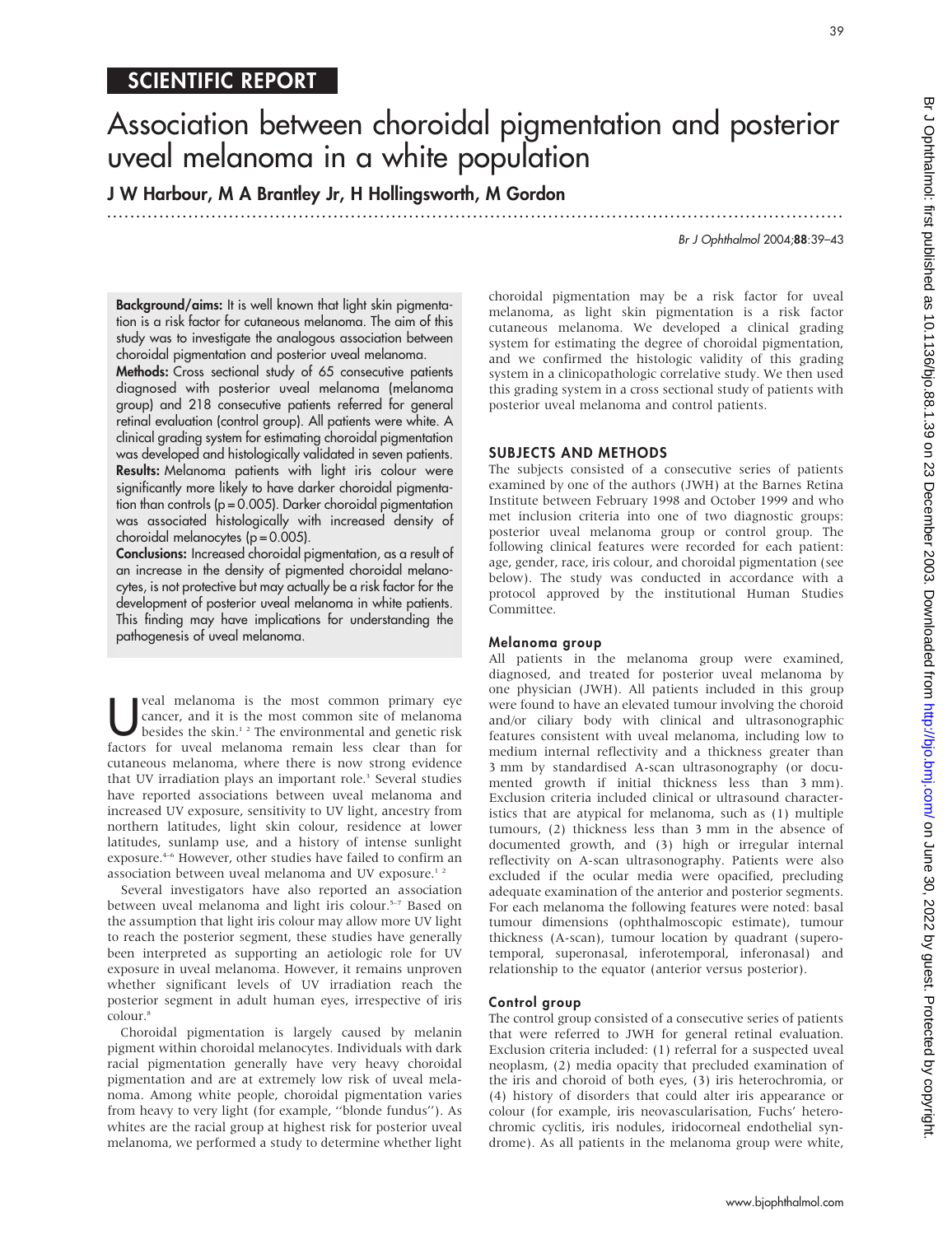only white patients were included in the control group. In an attempt to obtain a control group matched for age with melanoma patients, control patients under 20 years old were excluded. Patients in the control group diagnosed with macular degeneration (70 patients), diabetic retinopathy (36 patients), posterior vitreous separation (17 patients), retinal vascular occlusion (15 patients), cystoid macular oedema (10 patients), retinal detachment (nine patients), epiretinal membrane (nine patients), myopia (nine patients), lattice degeneration (six patients), macular hole (six patients), retinal tear (four patients), and a variety of other non-neoplastic conditions (one to two patients each).

#### Measurement of iris colour and choroidal pigmentation

In order to increase the statistical power of analysis, iris colour was graded in a binomial fashion as either light (including blue, green, and grey irides) or dark (brown irides). A grading system was developed for estimating choroidal pigmentation on clinical examination. Three grades of choroidal pigmentation were established that could be distinguished on indirect ophthalmoscopy: light (large choroidal vessels appear darker than the surrounding choroid due to minimal pigmentation between vessels), medium (large choroidal vessels are difficult to distinguish from the surrounding choroid due to patchy or incomplete choroidal pigmentation, and dark (large choroidal vessels appear lighter than, and stand out in relief against, the surrounding dark choroidal pigment between the vessels). As choroidal pigmentation is not always evenly distributed throughout the fundus and is often darker in the macula, grading of choroidal pigmentation was assessed at the fundus midperiphery, just outside the temporal vascular arcades and nasal to the optic disc.

#### Clinical-histological analysis of choroidal pigmentation

Clinical-histological correlation was performed in seven eyes that became available for histological evaluation after clinical grading. Eyes were excluded if there was a history of plaque radiotherapy or if satisfactory histological sections of the fundus midperiphery were not available. Each eye was fixed in formalin, embedded in paraffin, sectioned and stained with haematoxylin-eosin or prepared for immunohistochemistry with HMB-45 antibody (Dako, Glostrup, Denmark). Immunohistochemistry was performed using the streptavidin-biotin method with the Vector ABC Elite kit (Vector Laboratories, Inc, Burlingame, CA, USA). Nuclear fast red was used for counterstain. Four micron sections were obtained, deparaffinised, rehydrated with ethanol, and treated with 0.3% hydrogen peroxide and methanol to inhibit endogenous peroxidase activity. Heat induced antigen retrieval was performed using microwave treatment in citrate buffer for 15 minutes. Primary HMB-45 antibody was applied at 4˚C overnight. Sections of each eye were examined microscopically in a masked fashion. Choroidal melanocytes were counted at  $100 \times$  magnification under oil immersion in at least four different fields in the fundus midperiphery. The number of choroidal melanocytes that were present within a high power field was determined by counting melanocyte nuclei.

#### Statistical methods

To compare the distribution of ages of the two groups of patients, a single factor analysis of variance was performed.  $\chi^2$  tests of independence were performed to analyse the association between (1) gender and group membership, (2) iris colour and group membership, (3) iris colour and tumour location, (4) choroidal pigmentation grade and group

membership, and (5) choroidal pigmentation grade and tumour location. Pearson's correlation coefficient was used to analyse the association between choroidal pigmentation grade and number of choroidal melanocytes. Statistical significance was assumed for  $p<0.05$ .

### RESULTS

#### Description of patients

A series of 283 consecutive patients meeting inclusion criteria were placed into the melanoma group (65 patients) or control group (218 patients). Table 1 summarises the clinical information. There was a significant difference in the mean age of the control group (68.4 years; range, 20–95 years) versus the melanoma group (62.4 years; range, 24–86 years)  $(p = 0.003)$ . There was a non-significant excess of males in the melanoma group (63.1%) compared with the control group  $(41.7\%)$  ( $p = 0.996$ ). None of the patients in either group had ocular melanocytosis, familial cutaneous dysplastic nevi, or melanomas.

#### Iris colour

The proportion of patients with light iris colour in the melanoma group was 83.0% and in the control group was 72.0% ( $p = 0.12$ ). There was no relation between iris colour and tumour location ( $p = 0.691$ ).

#### Choroidal pigmentation

We developed a clinical grading system based on indirect ophthalmoscopy for estimating the degree of choroidal pigmentation (fig 1). Choroidal pigmentation was dark in 58.4% of the melanoma group and 42.6% of the control group; this difference did not achieve statistical significance  $(p = 0.06)$ . As all but one patient with dark iris colour had medium or dark choroidal pigmentation, we then stratified patients by iris colour to allow the subgroup with light iris colour to be evaluated (table 2). Among patients with light iris colour, the prevalence of dark choroidal pigmentation was 54.7% in the melanoma group and 30.4% in the control group. This association between dark choroidal pigmentation and melanoma was significant ( $p = 0.005$ ). There was no

| <b>Table 1</b> Patient and tumour characteristics |                   |                        |  |  |
|---------------------------------------------------|-------------------|------------------------|--|--|
| Patient and tumour characteristics                | Melanoma          | Control                |  |  |
| Number of patients                                | 65                | 218                    |  |  |
| Mean age (years)                                  | 62.6              | 68.4                   |  |  |
| Sex                                               |                   |                        |  |  |
| Male                                              | 42 (64.6%)        | 91 (41.7%)             |  |  |
| Female                                            |                   | 23 (35.4%) 127 (58.3%) |  |  |
| Melanoma size (mean)                              |                   |                        |  |  |
| Largest basal dimension                           | $129$ mm          |                        |  |  |
| Smallest basal dimension                          | $10.2 \text{ mm}$ |                        |  |  |
| Thickness                                         | $6.04$ mm         |                        |  |  |
| Melanoma location                                 |                   |                        |  |  |
| Superonasal                                       | 10 (15.4%)        |                        |  |  |
| Superotemporal                                    | $23(35.4%) -$     |                        |  |  |
| Inferonasal                                       | $11(16.9%)$ -     |                        |  |  |
| Inferotemporal                                    | 21 (32.3%)        |                        |  |  |
| Melanoma location relative to equator             |                   |                        |  |  |
| Anterior                                          | $21(32.3%) -$     |                        |  |  |
| Posterior                                         | 44 (67.7%)        |                        |  |  |
| Iris colour                                       |                   |                        |  |  |
| Light                                             |                   | 53 (81.5%) 158 (72.5%) |  |  |
| Dark                                              | 12 (18.5%)        | 60 (27.5%)             |  |  |
| Choroidal pigmentation                            |                   |                        |  |  |
| Light                                             | 10 (15.4%)        | 37 (17.0%)             |  |  |
| Medium                                            | 17 (26.1%)        | 88 (40.4%)             |  |  |
| Dark                                              | 38 (58.4%)        | 93 (42.6%)             |  |  |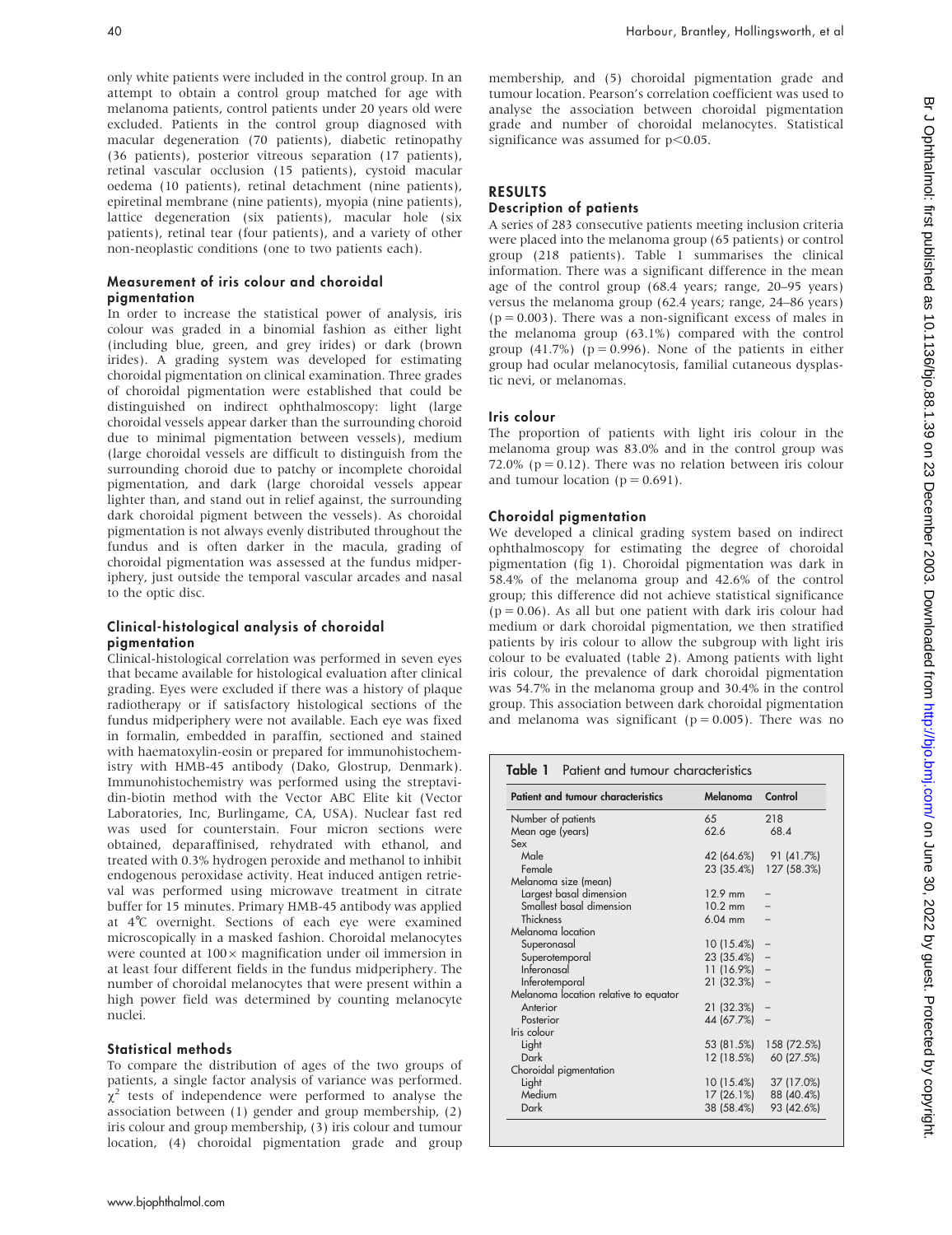

Figure 1 Clinical-histological correlation of choroidal pigmentation grading system. (A) Dark choroidal pigmentation (large choroidal vessels appear lighter than choroidal pigment). (B) Histologic correlate of dark choroidal pigmentation (dense population of large pigmented melanocytes). (C) Medium choroidal pigmentation (large choroidal vessels are difficult to distinguish from choroidal pigment). (D) Histologic correlate of medium choroidal pigmentation (mixture of large and small melanocytes). (E) Light choroidal pigmentation (large choroidal vessels appear darker than choroidal pigment). (F) Histologic correlate of light choroidal pigmentation (sparse population of lightly pigmented

association between choroidal pigmentation and tumour location ( $p = 0.231$ ).

#### Clinical-histological correlation of choroidal pigmentation

Nine eyes from the melanoma group subsequently required enucleation and became available for histological examination. Two eyes were excluded due to prior radiotherapy (one

| Patient group         | <b>Iris</b><br>colour | <b>Choroidal pigmentation</b> |          |          |
|-----------------------|-----------------------|-------------------------------|----------|----------|
|                       |                       | Light                         | Medium   | Dark     |
| Melanoma ( $n = 65$ ) |                       |                               |          |          |
|                       | Light                 | 10 (15%)                      | 14 (22%) | 29 (45%) |
|                       | Dark                  | $0(0\%)$                      | 3(4%)    | 9(14%)   |
| Control $(n = 218)$   |                       |                               |          |          |
|                       | Light                 | 36 (17%)                      | 74 (34%) | 48 (22%) |
|                       | Dark                  | $1 (-1%)$                     | 14 (6%)  | 45 (21%) |

eye) or lack of histologic sections satisfactory for choroidal examination (one eye). In the remaining seven cases, the clinical grade for choroidal pigmentation had been light (one eye), medium (four eyes), or dark (two eyes). Histological analysis of sections stained with haematoxylin-eosin or immunostained for HMB-45 was performed in a masked fashion, and the morphology and number of choroidal melanocytes were determined. The mean (SD) number of choroidal melanocytes per high power field was 31.2 (3.4) (light choroidal pigmentation), 66 (10.8) (medium choroidal pigmentation), and 118 (24.6) (dark choroidal pigmentation), and the correlation between choroidal pigmentation grade and the density of choroidal melanocytes was highly significant ( $p = 0.002$ ) (fig 2). Immunostaining for HMB-45 showed that only a small fraction  $(<1%)$  of melanocytes were unpigmented in each case. Pigment within retinal pigment epithelial cells was similar among all three pigmentation groups. Darker choroidal pigmentation also appeared to correspond to increased size and number of cytoplasmic pigment granules within melanocytes and increase in overall cellularity of the choroid (fig 1), although these parameters were not quantified.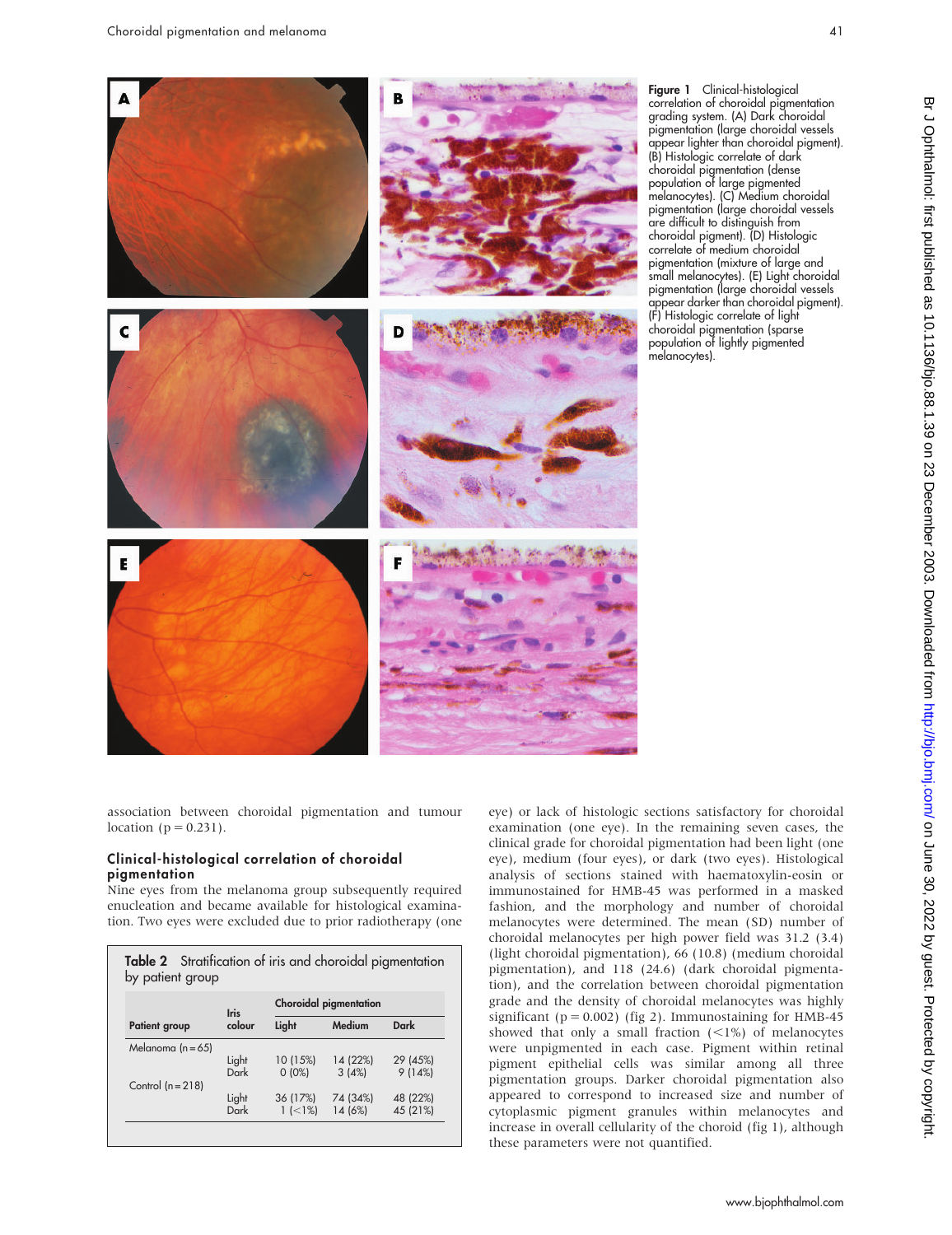

Figure 2 Graph showing strong correlation between clinical choroidal pigmentation grade (x axis) and the number of choroidal melanocytes per 100 $\times$  high power field (y axis). Error bars indicate one standard deviation.

#### **DISCUSSION**

We have developed a histologically validated clinical grading system for estimating the degree of choroidal pigmentation, and we used this system in a cross sectional study to investigate the relation between choroidal pigmentation and posterior uveal melanoma. Based on the known association between light skin pigmentation and cutaneous melanoma, and the rarity of uveal melanoma among individuals with dark racial pigmentation, we anticipated that light choroidal pigmentation might be a risk factor for posterior uveal melanoma. However, we were surprised to find a significant association between darker choroidal pigmentation and posterior uveal melanoma ( $p = 0.005$ ) in white patients with light iris colour. We conclude that dark choroidal pigmentation is not protective but may be a risk factor for posterior uveal melanoma among white people with light iris colour.

One potential explanation for this finding is that whites with dark choroidal pigmentation may be at higher risk of oxidative DNA damage in choroidal melanocytes, compared with whites with light choroidal pigmentation. Melanin is a photoreactive compound and can paradoxically act as a photosensitiser, as well as a photoprotector.<sup>9</sup> Increased intracellular melanin can increase the susceptibility of melanocytes to UV-induced DNA damage by the production of reactive oxygen species.<sup>10</sup> Consistent with this model, heavily pigmented melanocytes have been shown to contain higher levels of UV-induced DNA damage than lightly pigmented melanocytes.11 Most individuals with dark racial pigmentation have choroidal pigmentation that is significantly heavier than the ''dark'' choroidal pigmentation of whites in this study. Thus, the photoprotective effects of melanin may greatly outweigh the photosensitising effects at the vastly higher levels of choroidal melanin in these individuals. Further, dark pigmented individuals produce more eumelanin, a form of melanin that has a much greater photoprotective effect than pheomelanin, which is the form of melanin that is more commonly found in fair skinned individuals.12 Studies of melanin composition in human choroidal melanocytes are needed to determine whether choroidal melanin composition is an important risk factor for uveal melanoma.

Another possible explanation for our finding is that the darker choroidal pigmentation may represent a response to chronic higher levels of UV irradiation. In support of this idea, Li et al recently reported a correlation between light iris colour and posterior uveal melanoma location.13 They demonstrated that the distribution of tumours correlated with the dose distribution of solar light on the posterior segment, and they concluded that these findings support a role for UV irradiation in the development of posterior uveal melanoma. However, other workers found a lack of correlation between melanoma location and UV light dose distribution.14 This explanation would seem to be unlikely as one would expect the iris to become more pigmented as well since it is exposed to higher levels of UV light than the choroid.

A third possibility is a simple stochastic explanation. The more melanocytes that are present in the choroid, the more likely it may be that one will undergo malignant transformation. This model does not require (but does not rule out) an aetiological role for UV exposure. This model could also explain the well recognised association between uveal melanoma and ocular melanocytosis, a condition characterised by a marked increase in the number of melanocytes throughout the uveal tract.<sup>15</sup> However, this theory does not easily explain the paucity of uveal melanoma in darkly pigmented races. A final possibility is that this statistical association occurred by chance. Hence, these findings need to be confirmed by other investigators.

Advantages of our study design include prospective data collection by a single physician, consecutive patient entry, and histologic verification of the choroidal pigmentation grading system. Disadvantages of the study design include a control group of patients that were referred for retinal evaluation. This group may not precisely correspond to the population at risk for uveal melanoma. About one third of controls were referred for macular degeneration, which has been linked to light iris colour. However, it is unclear whether inclusion of these patients detracts from the analysis, as these patients would appear to bias the study against our finding that patients with light iris colour and darker choroidal pigmentation were at higher risk for uveal melanoma. Patient groups differed with respect to age, which may be an important determinant of melanocyte density and pigmentation.<sup>16</sup> However, since the mean difference in age was only six years, this difference is unlikely to affect our conclusions. None of the melanoma or control patients had a history of ocular melanocytosis, atypical cutaneous nevi, or cutaneous melanoma. Hence, the results of this study may not be applicable to rare patients with melanoma predisposition syndromes.

The choroidal pigmentation grading system proved to be simple to perform using indirect ophthalmoscopy, and the results correlated strongly with histological findings. Dark choroidal pigmentation reflected an increase in density of choroidal melanocytes, and also appeared to correlate with increased size and density of cytoplasmic melanosomes. By comparison, iris colour appears to be determined primarily by the number and size of melanosomes within iris stromal melanocytes.17 18 To our knowledge, this is the first report of a clinical-histological correlation of choroidal pigmentation.

In summary, this study has identified an unexpected association between dark choroidal pigmentation and posterior uveal melanoma in white patients with light iris colour. Although the explanation for this finding is not clear, several possible hypotheses are presented here as a basis for further investigations to determine the role of UV irradiation, iris colour, and choroidal pigmentation in the pathogenesis of uveal melanoma.